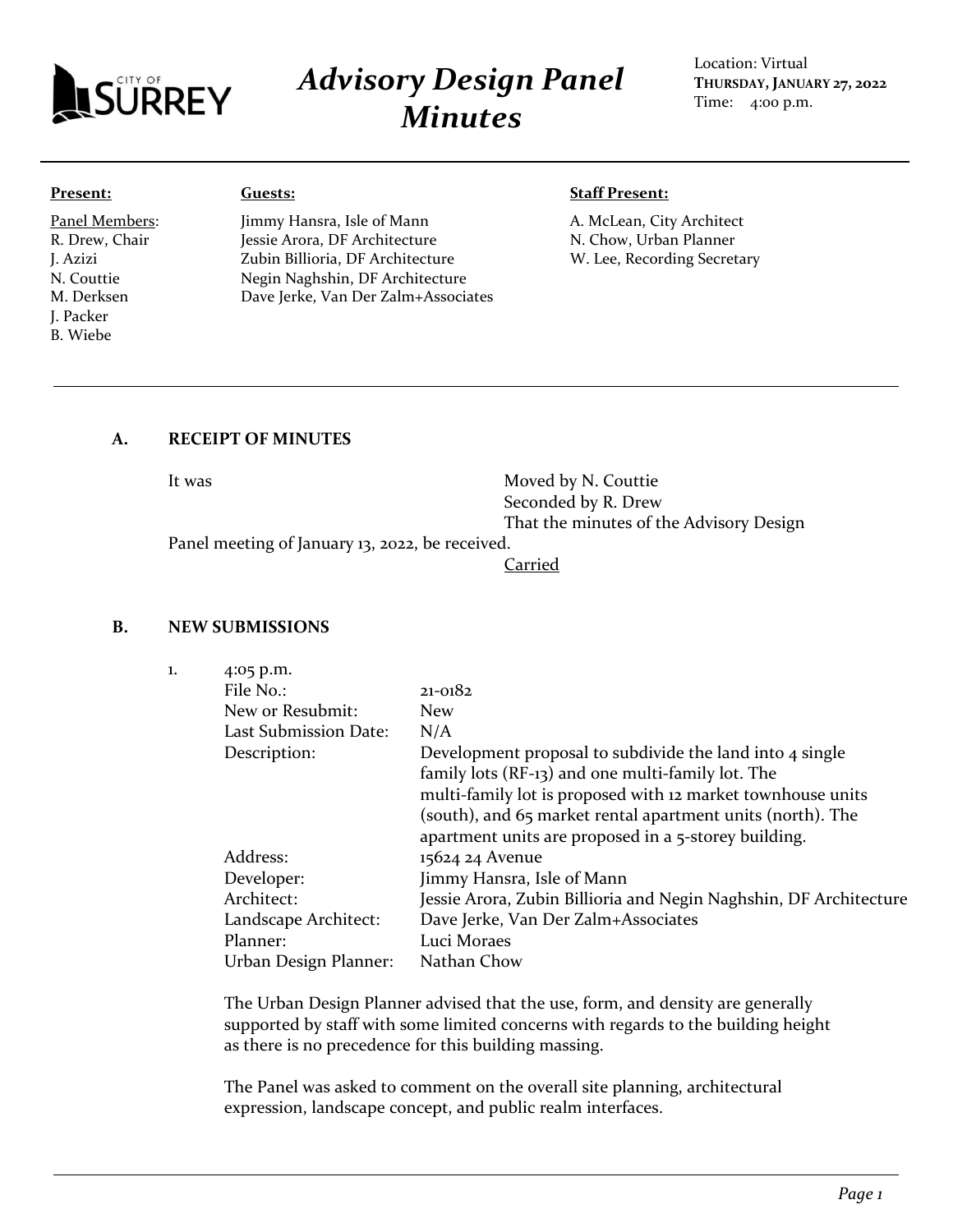The Project Architect presented an overview of the site planning, streetscapes, building concept, floor plans, and elevations.

The Landscape Architect presented an overview of the general concept for the Landscape design.

#### **ADVISORY DESIGN PANEL STATEMENT OF REVIEW**

It was Moved by B. Wiebe Seconded by R. Drew That the Advisory Design Panel (ADP) is in SUPPORT the project and recommends that the applicant address the following issues to the satisfaction of the Planning & Development Department.

Recommend that the landscaping submission return to staff for further development. Carried

Key Points:

- Consider providing more articulation on the façade above the third-floor datum/frame.
- Work to ensure the black windows frames survive any value engineering.
- Consider a new use for the bay above the building lobby.
- Consider measure to dissuade bird from perching on the canopy.
- Consider providing a similar material palette (wood soffit) for the western wrap feature.
- Consider simplifying the colour scheme among all three buildings. Consider, for example, given Building 3 the same colour/material palate as Building 2.
- Shift location of visitor bicycle racks to increase free area at main lobby.
- Consider using energy and thermal comfort modelling to inform your design development. Use future climate files to best understand the resiliency of the project.
- Consider reducing the amount of paving in the courtyard. Reassign area to programmed outdoor amenity or to help increase the depth of the ground floor unit patios.
- Consider providing larger patio space at the ground floor units.
- Consider specifying native plant species.
- Avoid specifying tropical woods including Ipe for landscape furniture.
- Consider providing 5% of your suites as adaptable suites.
- Consider electric charging stations for electric bike charging.

Site

- Recommend ensuring the south sides of Buildings 2 and 3 do not encroach on to the setback.
- Consider enlarging the breezeway in between Buildings 2 and 3.
- Consider that there is only one connection from Highway 99 to the other side. This is a busy street and will get busier. Hence, patios on the north side of project may not be used as often. Rethink patio depth on the north side of project.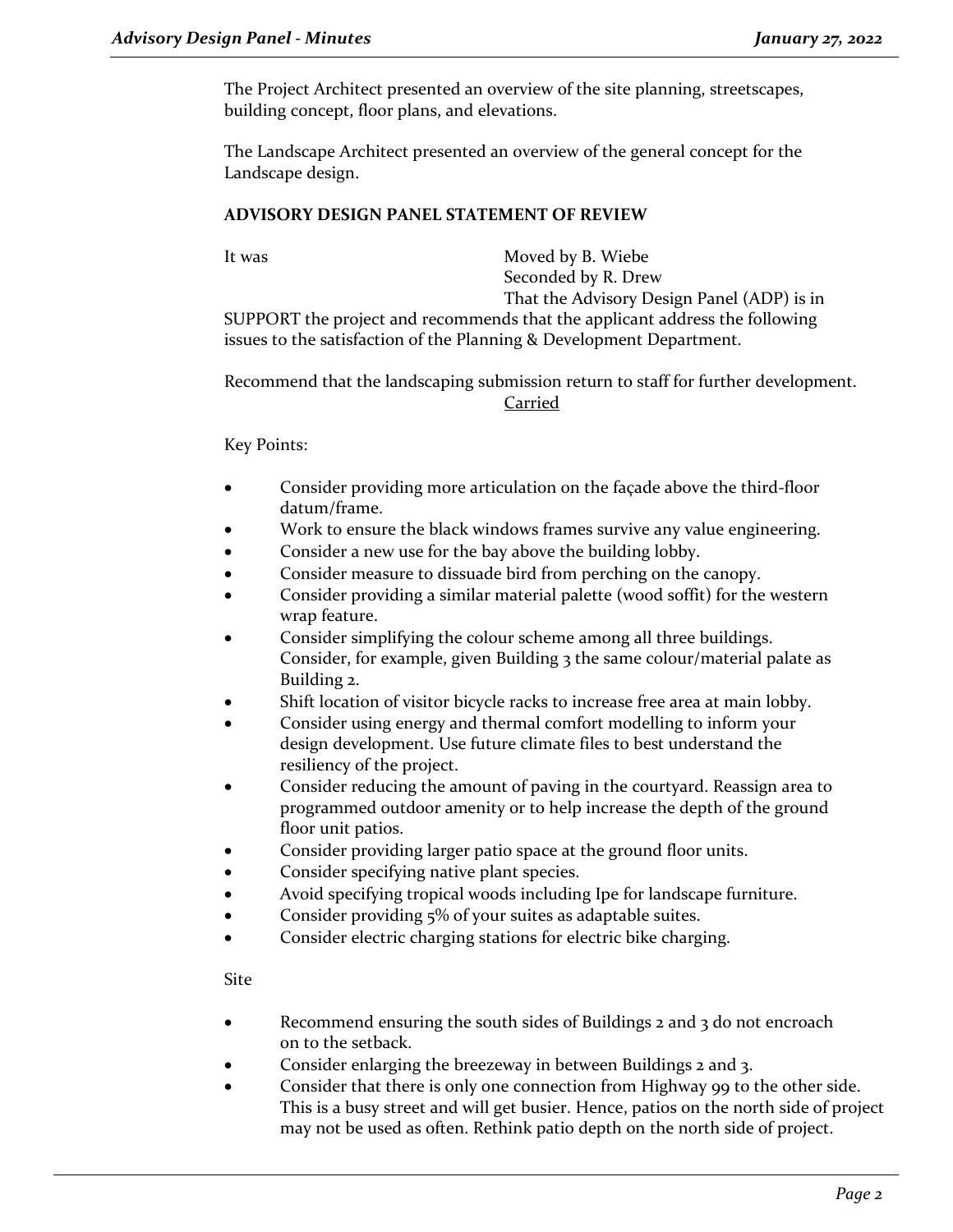- Consider giving the outdoor amenity on east side of the building on level 4 to the residents. An outdoor space of that size without an indoor amenity will not function and it will be abandoned with poor maintenance. Adding it to the rental units would make the space more functional. Therefore, you might need to provide the outdoor amenity somewhere else to meet City's criteria or simply remove it from amenity calculation if the overall outdoor amenity meets City's requirements.
- Suggest that the uses in the interior amenity spaces be programmed and show what intentions are for the space.

## Form and Character

- Recommend continuing the black wrap feature towards main façade which will give more articulation to the design.
- The ground level entry design is very attractive, but the recessed space does not add any value. Maintenance will be an issue and will negatively impact the entry. Consider extending the door and avoid the unprotected recessed space.
- The main entry seems crowded, with bike parking and seating. Consider taking advantage of the angled geometry of the building entry to add some space and dynamism to the entry.
- Recommend eliminating the 3 vertical features in brown not in favor of the elevation and do not match with the rest. Recommend keeping the brown color for horizontal surfaces like soffit.
- Suggest that the black window frames are a key element of the attractive exterior elevations. However, these are often dropped later due to cost issues. It is important that the City obtain some form of firm commitment that they will be retained. Alternatively, suggest the applicant should provide alternative elevations showing white frames, so the actual design can be assessed.
- There is good effort on a "townhouse-entry look" and complements the scale of project.
- The overall design of the project in all three buildings seem great; building forms and characters are not too simple nor too busy. Commend applicant for a very wise and thoughtful design. The project design responds well to the neighbours in context.

## Landscape

- The courtyard rendering is missing which is a very important piece to design. Appreciate public interfaces that we see. Suggest that the courtyard would be a great rendering to have seen.
- Consider increasing the ground floor patio space so it has enough space to add furniture on patio. Recommend reworking the courtyard to have less hard space and increase for more green space.
- Consider deleting planter in front of indoor amenity area.
- Consider feasibility of lawn area at its current size; either deletion or expansion, depending on desired program. Reckon that it is currently a maintenance concern.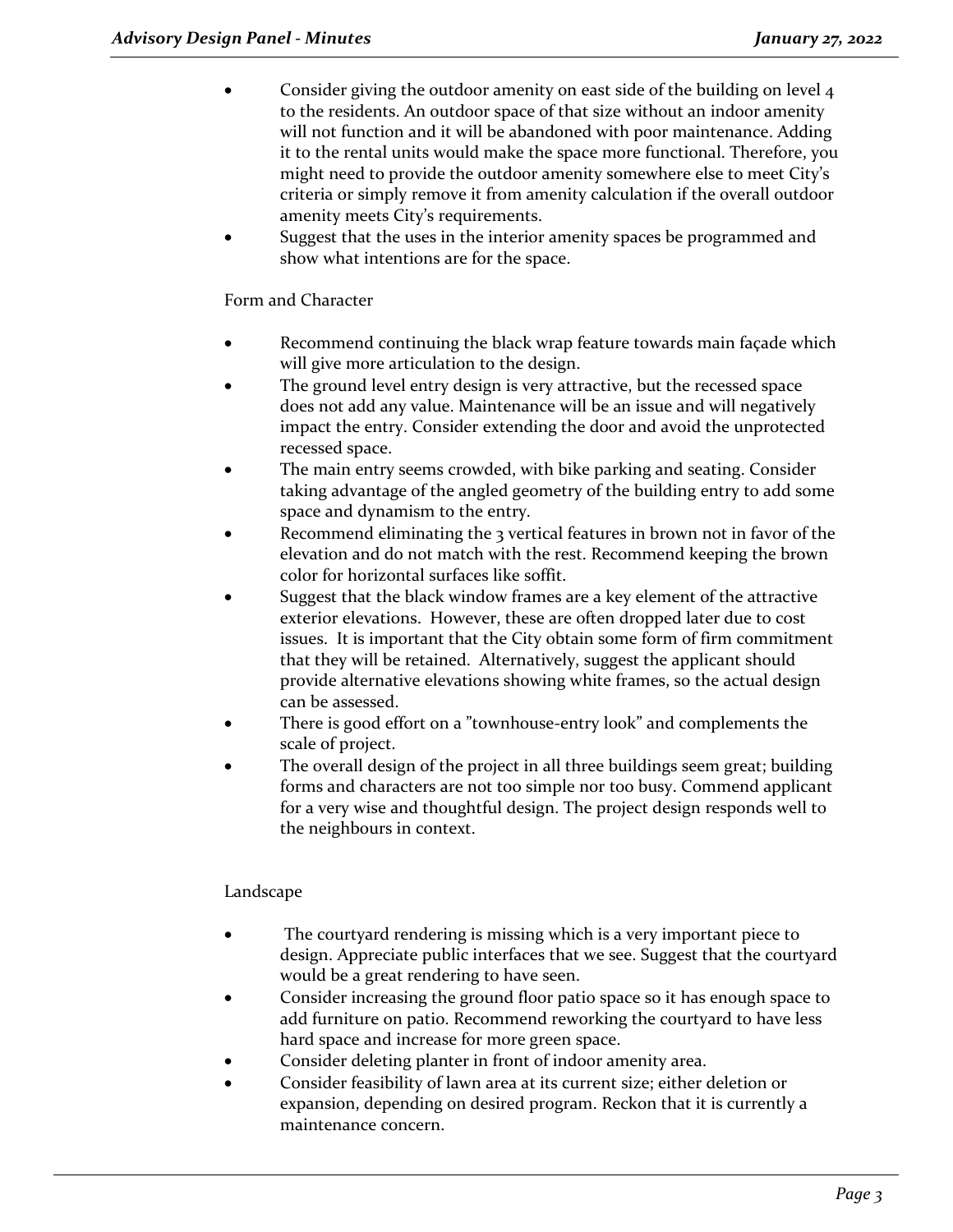- Consider the outdoor amenity program and layout in relationship to indoor amenity: take advantage of adjacencies by establishing relationship between the indoor amenity and outdoor kitchen or sitting areas and expanding usable space.
- Consider more diverse native plant palettes.
- Commend applicant on considering pollinators with landscaping and windows that open wide.
- Recommend providing minimum 1 metre growing medium for tree planting, particularly where sloped finish grades pose a challenge.

#### **CPTED**

• Suggest that there is a potential CPTED issue having outdoor amenity on Level 1 especially because of its connection to the main roads. Ensure it is addressed in the CPTED study.

### Sustainability

- Recommend getting the energy modeller involved early; it will inform the design development.
- Recommend using future climate files for both energy and thermal comfort analysis. Imagine the experience of occupants in a heat dome with prolonged smoke events.
- Recommend to insulate building with a continuous layer on the exterior for better energy performance, thermal comfort, and durability.
- Continue to consider opportunities for passive airflow.
- Consider mechanical cooling. Heat pumps are a good solution for both heating and cooling.
- Recommend ensuring that HRVs are equipped with a summer bypass mode to allow fresh air without adding heat in high temperatures. These may require a little more space. If using individual suite level HRVs, locate them as close to the exterior walls as possible.
- Advise using LED lighting throughout.
- Suggest specifying energy star appliances.
- Consider a bike maintenance area.

### Accessibility

• Consider push button door operators from outside to bike storage areas to easily navigate doorways with a bike.

## **C. NEXT MEETING**

The next Advisory Design Panel is scheduled for Thursday, February 10, 2022.